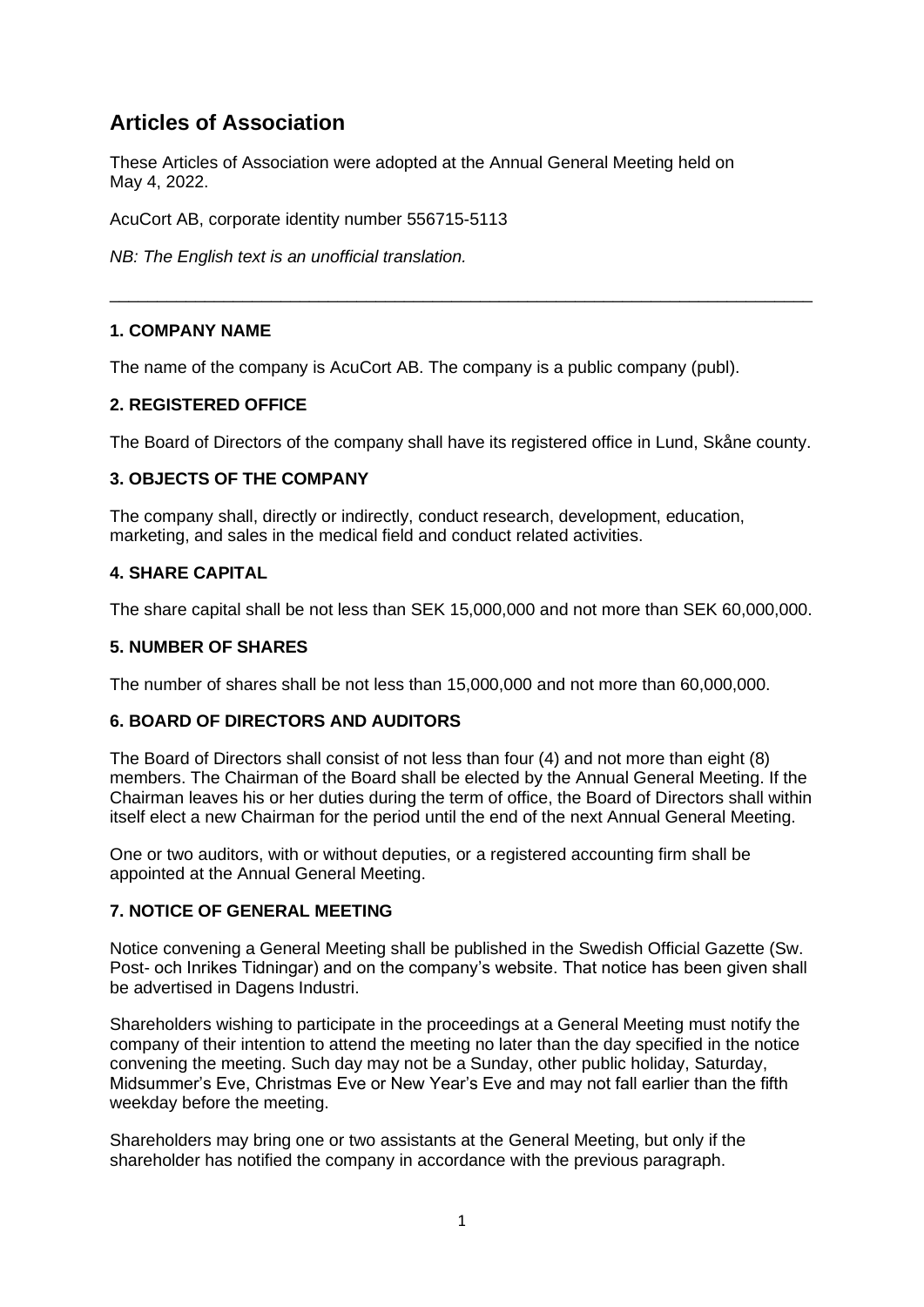Notice of an Annual General Meeting and Extraordinary General Meeting where an amendment of the Articles of Association shall be processed shall be issued no earlier than six weeks and no later than four weeks before the meeting.

Notice of another Extraordinary General Meeting shall be issued no earlier than six weeks and no later than two weeks before the meeting.

#### **8. ANNUAL GENERAL MEETING**

The Annual General Meeting is held annually within six months of the end of the financial year.

At the Annual General Meeting the following matters shall be addressed:

- 1. Election of the chairman of the meeting.
- 2. Preparation and approval of the voting list.
- 3. Approval of the agenda.
- 4. Election of one (1) or two (2) persons to verify the minutes.
- 5. Determination of whether the meeting has been duly convened.

6. Presentation of the submitted annual report and the auditor's report and, if applicable, the consolidated financial statements and the consolidated auditor's report.

7. Resolutions on:

a. Adoption of the income statement and balance sheet and, if applicable, the consolidated income statement and consolidated balance sheet.

b. Appropriation of the company's profit or loss in accordance with the adopted balance sheet.

c. Discharge from liability for the board members and the managing director.

8. Determination of the number of board members and deputy board members and, if applicable, auditors and deputy auditors or registered accounting firm to be elected at the meeting.

9. Determination of the fees of the Board of Directors and the auditors.

10. Election of the Board of Directors and auditors with any deputies.

11. Election of the Chairman of the Board.

12. Any other matter that shall be addressed by the meeting in accordance with the Swedish Companies Act or the Articles of Association.

At the Annual General Meeting, each person entitled to vote may vote for the full number of shares owned and represented by him, without limitation in the number of votes.

# **9. PROXY COLLECTION AND POSTAL VOTING**

The Board of Directors may collect powers of attorney in accordance with the procedure set out in Chapter 7, Section 4, 2 p. of the Swedish Companies Act (2005:551).